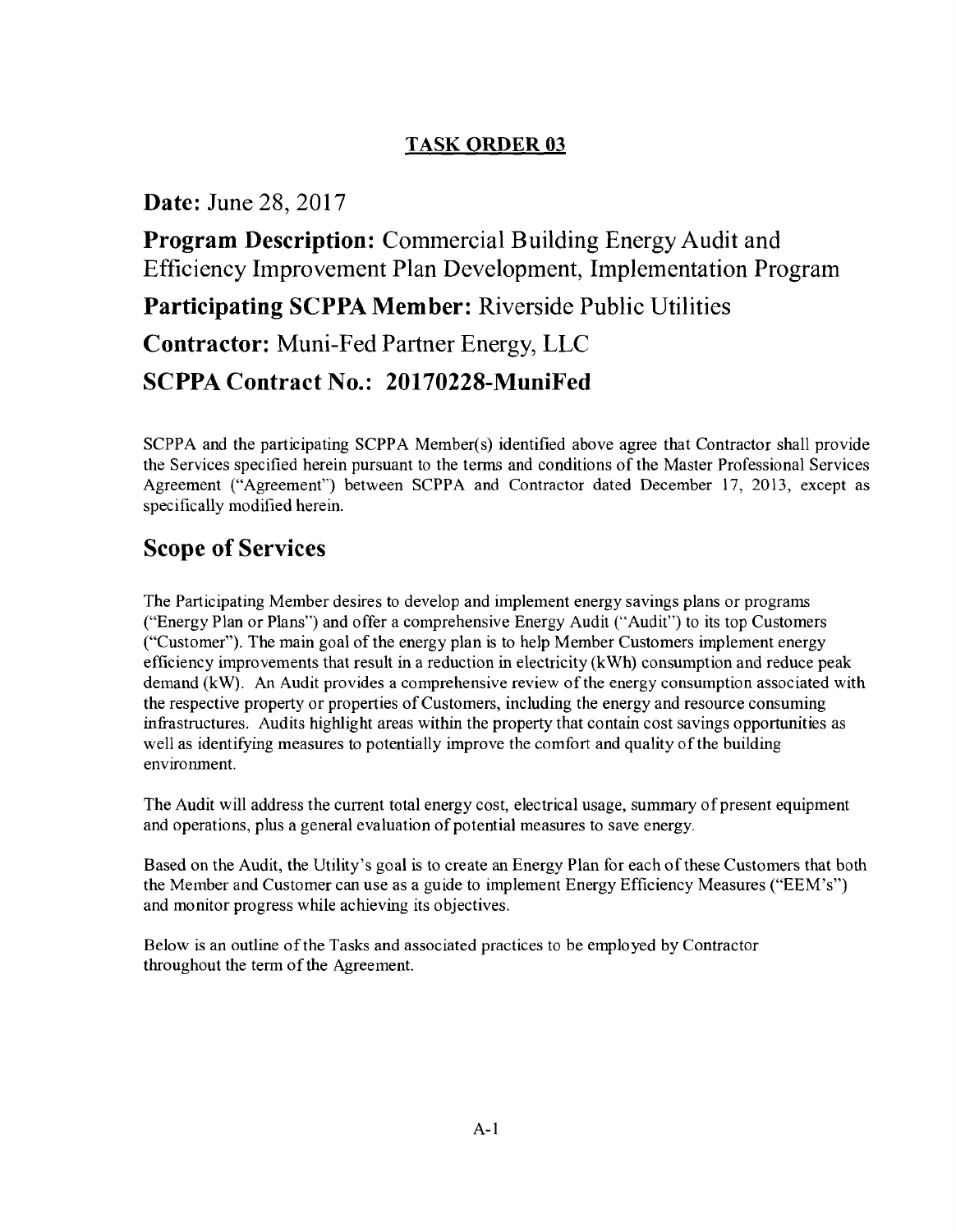### Task 1: Basic Energy Assessments, or Tier I Assessments

### Basic Energy Assessment or Tier I Assessment Procedures

- 1. Perform a utility bill analysis based on historical data
	- a. Identify temperature dependent and independent usage
- 2. Conduct an on-site survey of the Customers subject property
	- a. Collect equipment data for the major energy using systems and equipment including:
		- i. Lighting systems
		- ii. Electric space heating, cooling and ventilation
		- iii. General plug and process loads
		- iv. Other electricity-using systems as applicable
	- b. Review the condition of the building envelope (building exterior)
	- c. Review operating hours
- 3. Identify potential Energy Efficiency Measures
- 4. Identify rebates and incentives
- 5. Estimate potential energy savings
- 6. Create and deliver a report

### Task 2: Tier II Energy Audit

### Tier II Energy Audit Procedures

- 1. Perform a utility bill analysis based on historical data:
	- a. Analysis of the utility service feeds (electric only)
	- b. Analysis of the areas and processes served by each meter
	- c. Spreadsheet analysis of the data and load profiles
	- d. Analysis of local weather data
	- e. Determination of average load factors
	- f. Analysis of the billing tariff rate schedules
	- g. Obtain an Energy Star Portfolio Manager Rating if possible
- 2. Conduct an on-site survey of the subject properties:
	- a. Collect nameplate data for the major energy using systems and equipment including:
		- i. Lighting systems
		- ii. Electric space heating, cooling and ventilation
		- iii. General plug and process loads
		- iv. Other electricity-using systems as applicable
	- b. Review as-built construction drawings if available
	- c. Review the condition of the building envelope (building exterior)
	- d. Conduct interviews with facility managers and other facility staff to determine areas of concern and areas of opportunity
	- e. Examine current controls
	- f. Collect system and occupancy operating schedules
	- g. Install data loggers and or set up trends trough control systems for creating system and equipment baseline profiles when required.
- 3. Perform energy true-up for the subject property. Using collected data, information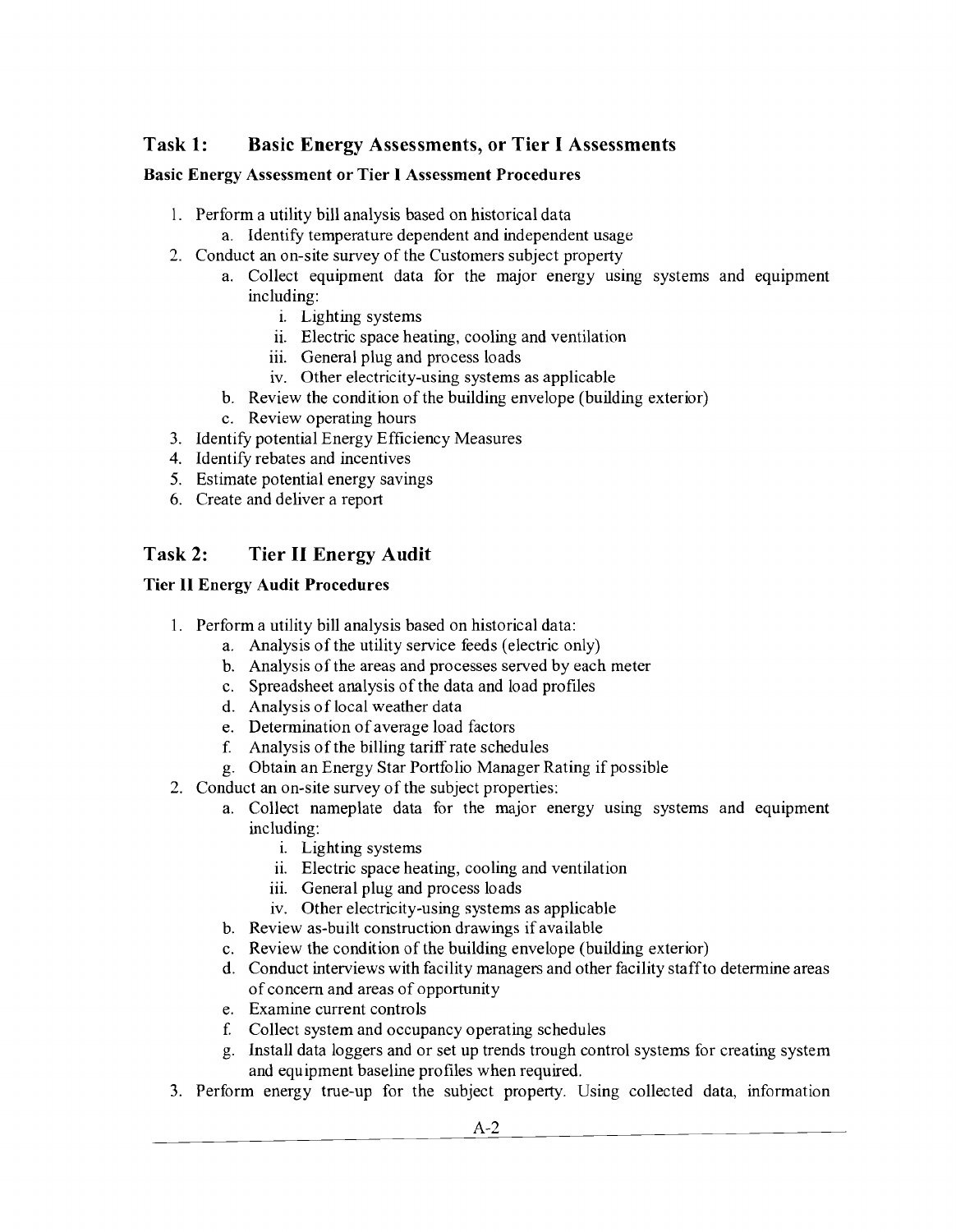collected from the utility bill analysis, staff interviews, site visitation, and baseline calculations, annual estimates of energy usage by load will be developed and analyzed using eQuest or other energy simulation software or spreadsheet temperature bin analysis. Simulated load profiles will be calibrated and compared with latest metered data

- 4. Identify possible Energy Efficiency Measures (EEMs) and associated scope of work for the subject property
	- a. Electricity use reduction
	- b. Fuel use reduction
	- c. Building envelope improvements
	- d. Equipment repair or replacement
- 5. Provide savings calculations and analyses of the identified EEMs and estimate the annual electricity savings associated with the implementation of the measures.
- 6. Identify and estimate rebates and incentives available from the local utility, local municipality and federal government.
- 7. Generate a written report documenting the fmdings. The report will contain an executive summary, facility description, energy balance, and a technical and cost analysis ofthe identified EEMs. A summary table of EEMs will be provided presenting estimates of installation cost, energy savings, cost savings, possible incentives, and simple payback period.

### **Task 3:** Project */Construction/Financial Management*

Provide assistance to the Customer to prepare for implementation ofthe EEM's recommended by an audit. Coordinate the design and construction team for developing scope of work, preparing bid documents, reviewing bids, reviewing shop drawings and submittals, responding to RFls, reviewing payment applications and reviewing project closeout documents.

In the event Customer utilizes the PACE fmancing program to implement its EEM's to the extent said financing includes the cost of the work performed hereunder, upon a Contractor's receipt of final payment for implementing EEM's selected by Customer pursuant to the Energy Plan, **Contractor will reimburse Member** for the all those costs billed previously for the associated Tier I & II energy audits and Basic Assessment, as may be applicable.

### **Task 4: Performance Specifications**

Develop performance specifications for the Energy Efficiency Measures (as selected by the Customer) to be implemented at the subject property. Provide manufacturer cut sheets and supporting documentation to illustrate design intent of selected EEMs to be included in the project scope of work. Develop master fonnat specifications for all selected EEMs for inclusion in Project Manual for pennitting and construction purposes.

### **Task 5: MEP Engineering**

Develop engineering drawings and specifications for mechanical, plumbing, and electrical systems to be included in the project scope of work. Provide detailed documentation needed for building department approvals and for bidding/construction purposes.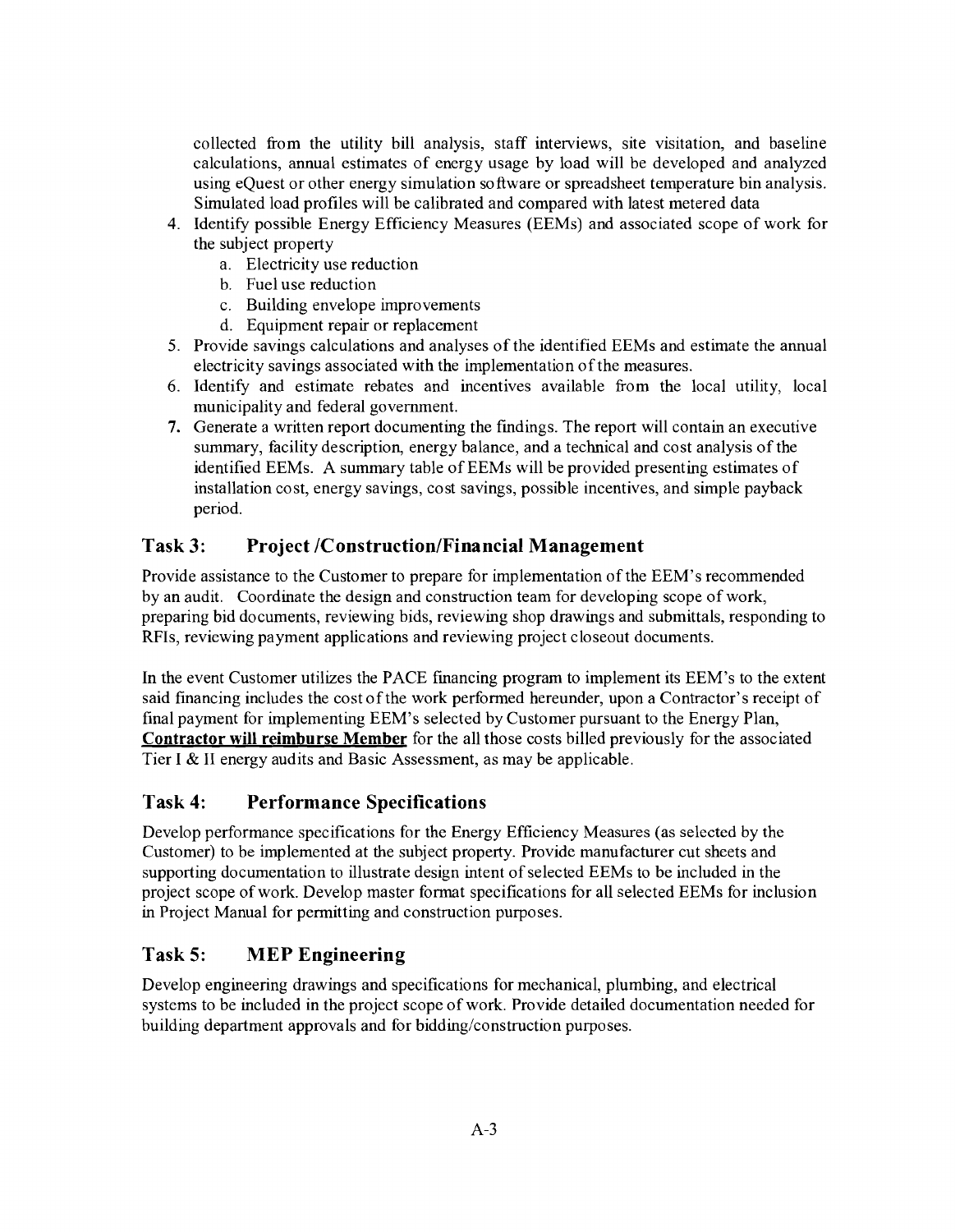# Compensation and Schedule

### Task 1: Basic Energy Assessment or Tier I: \$3,000

| Task 2: Tier II Pricing Matrix suggested pricing guideline. Actual pricing will be further |  |  |  |
|--------------------------------------------------------------------------------------------|--|--|--|
| updated based on anticipated scope of work on a project basis:                             |  |  |  |
|                                                                                            |  |  |  |

| Space Type                                        |         | Building Size (sf)      | Base           | \$/SF | Low                          | High             |
|---------------------------------------------------|---------|-------------------------|----------------|-------|------------------------------|------------------|
| Office, Limited Service Hotel, School, Municipal* |         |                         | 50,000 \$2,000 | 0.07  | \$2,000                      | \$5,500          |
|                                                   |         | 50,001 150,000 \$3,000  |                | 0.06  |                              | \$6,000 \$12,000 |
|                                                   | 150,001 | 500,000 \$4,000         |                |       | $0.04$ \$10,000 \$24,000     |                  |
| <b>Full Service Hotels</b>                        |         |                         | 50,000 \$3,000 | 0.07  | \$3,000                      | \$6,500          |
|                                                   |         | 50,001 150,000 \$4,000  |                | 0.06  |                              | \$7,000 \$13,000 |
|                                                   | 150,001 | 500,000 \$5,000         |                |       | 0.04 \$11,000 \$25,000       |                  |
| Medical and Laboratory                            |         |                         | 50,000 \$3,000 | 0.09  | \$3,000                      | \$7,500          |
|                                                   |         | 50,001 150,000 \$4,000  |                | 0.08  |                              | \$8,000 \$16,000 |
|                                                   |         | 150,001 500,000 \$5,000 |                |       | $0.07$ \$15,500 \$40,000     |                  |
| Retail                                            |         |                         | 50,000 \$2,000 | 0.08  | \$2,000                      | \$6,000          |
|                                                   |         | 50,001 150,000 \$3,000  |                | 0.07  |                              | \$6,500 \$13,500 |
|                                                   | 150,001 | 500,000 \$4,500         |                |       | $0.06$   \$13,500   \$34,500 |                  |
| Warehouse space                                   |         |                         | 50,000 \$2,000 | 0.05  | \$2,000                      | \$4,500          |
|                                                   |         | 50,001 150,000 \$2,500  |                | 0.04  | \$4,500                      | \$8,500          |
|                                                   |         | 150,001 500,000         | \$4,000        | 0.03  |                              | \$8,500 \$19,000 |

#### Additional Space Type: Industrial/Manufacturing

| Space Type               | <b>Building Size (sf)</b> |         | Base    | \$/SF | Low      | High     |
|--------------------------|---------------------------|---------|---------|-------|----------|----------|
| Industrial/Manufacturing |                           | 50,000  | \$3,000 | 0.10  | \$4,000  | \$8.500  |
|                          | 50.001                    | 150,000 | \$4,000 | 0.09  | \$9,000  | \$18,000 |
|                          | 150.001                   | 500,000 | \$5,000 | 0.07  | \$19,000 | \$50,000 |

### Task 3, Task 4, Task 5 Bill Rates:

| Admin/Field Technician        | \$60  |
|-------------------------------|-------|
| Engineer I                    | \$90  |
| Engineer II                   | \$110 |
| Engineer III                  | \$140 |
| Senior Energy Engineer        | \$185 |
| Project Manager I             | \$110 |
| Project Manager II            | \$140 |
| <b>Senior Project Manager</b> | \$185 |
| Principal                     | \$225 |

# Amendment(s) to the Agreement

None